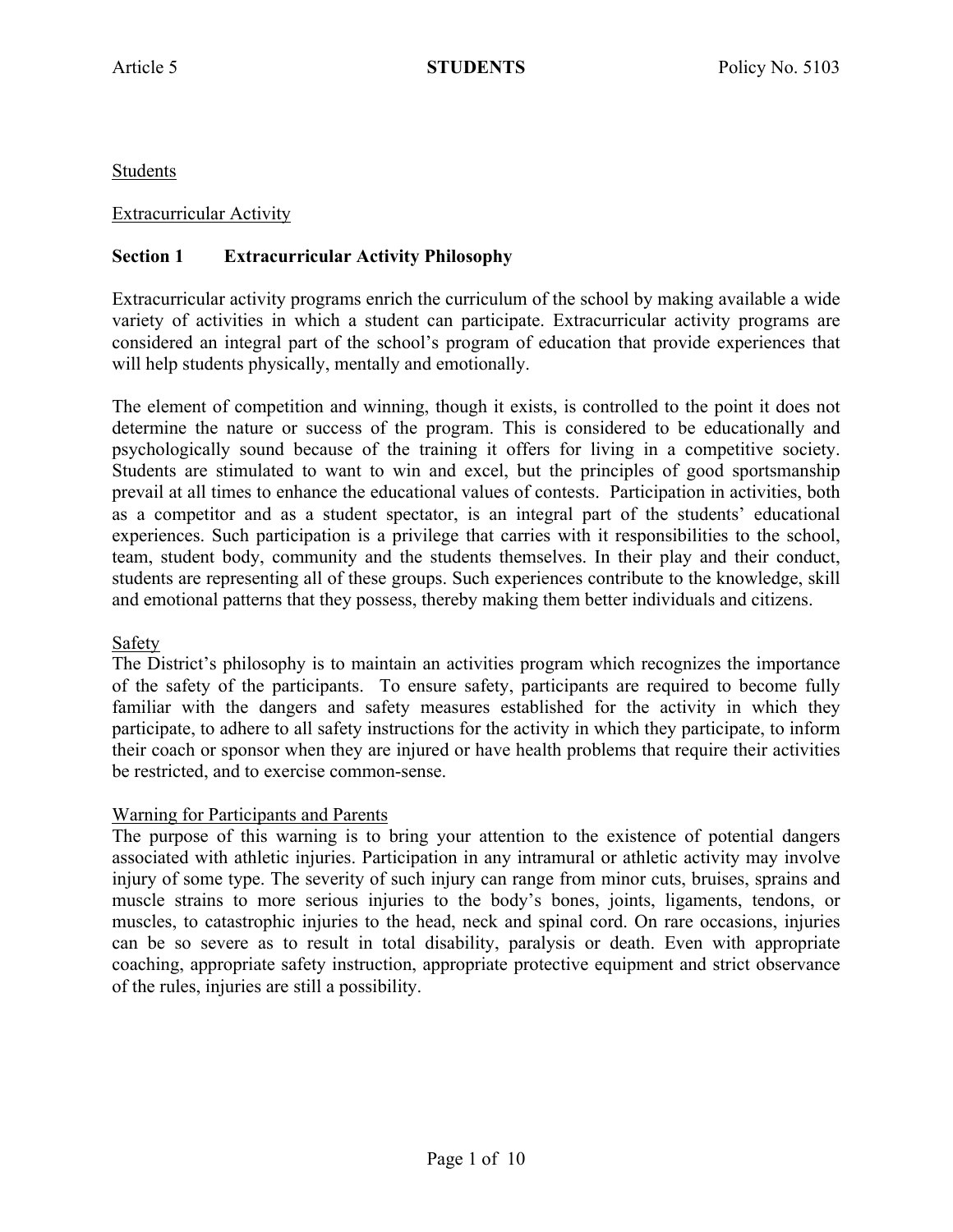### **Section 2 Extracurricular Activity Code of Conduct**

Purpose of the Code of Conduct. Participation in extracurricular activities is a privilege. The privilege carries with it responsibilities to the school, team, student body, and the community. Participants are not only representing themselves, but also their school and community in all of their actions. Others judge our school on the student participants' conduct and attitudes, and how they contribute to our school spirit and community image.

The student participants' performance and devotion to high ideals and values make their school and community proud. Consequently, participation is dependent upon adherence to this Code of Conduct and the school district's policies, procedures and rules.

#### **Scope of the Code of Conduct**.

Activities Subject to the Code of Conduct: The Code of Conduct applies to all extracurricular activities. Extracurricular activities means student activities or organizations which are supervised or administered by the school district which do not count toward graduation or grade advancement and in which participation is not otherwise required by the school.

Extracurricular activities include but are not limited to: all sports, cheerleading, dance team, Pep Club, Pep Band, vocal, band, speech and drama, One-Act, FBLA, FCCLA, Spanish Club, Art Club, Student Council, Student Advisory Board, National Honor Society, and other school sponsored organizations and activities. The Code of Conduct also applies to participation in school sponsored activities such as school dances and royalty for such activities.

A participant means a student who participates in, has participated in, or will participate in an extracurricular activity.

When: The Code of Conduct rules apply to conduct which occurs at any time during the school year, and also includes the time frame which begins with the official starting day of the fall sport season established by the NSAA and extends to the last day of the spring sport season established by the NSAA, whether or not the student is a participant in an activity at the time of such conduct.

The rules also apply when a student is participating or scheduled to participate in an extracurricular activity that is held outside the school year or the NSAA season. For example, if an FBLA or FCCLA student plans to participate in a conference in July and commits a Code of Conduct infraction in June, the student may be suspended from participating in the conference. Conduct during the summer months may also affect a student's participation under the team selection and playing time guidelines.

Where: The Code of Conduct rules apply regardless of whether the conduct occurs on or off school grounds. If the conduct occurs on school grounds, at a school function or event, or in a school vehicle, the student may also be subject to further discipline under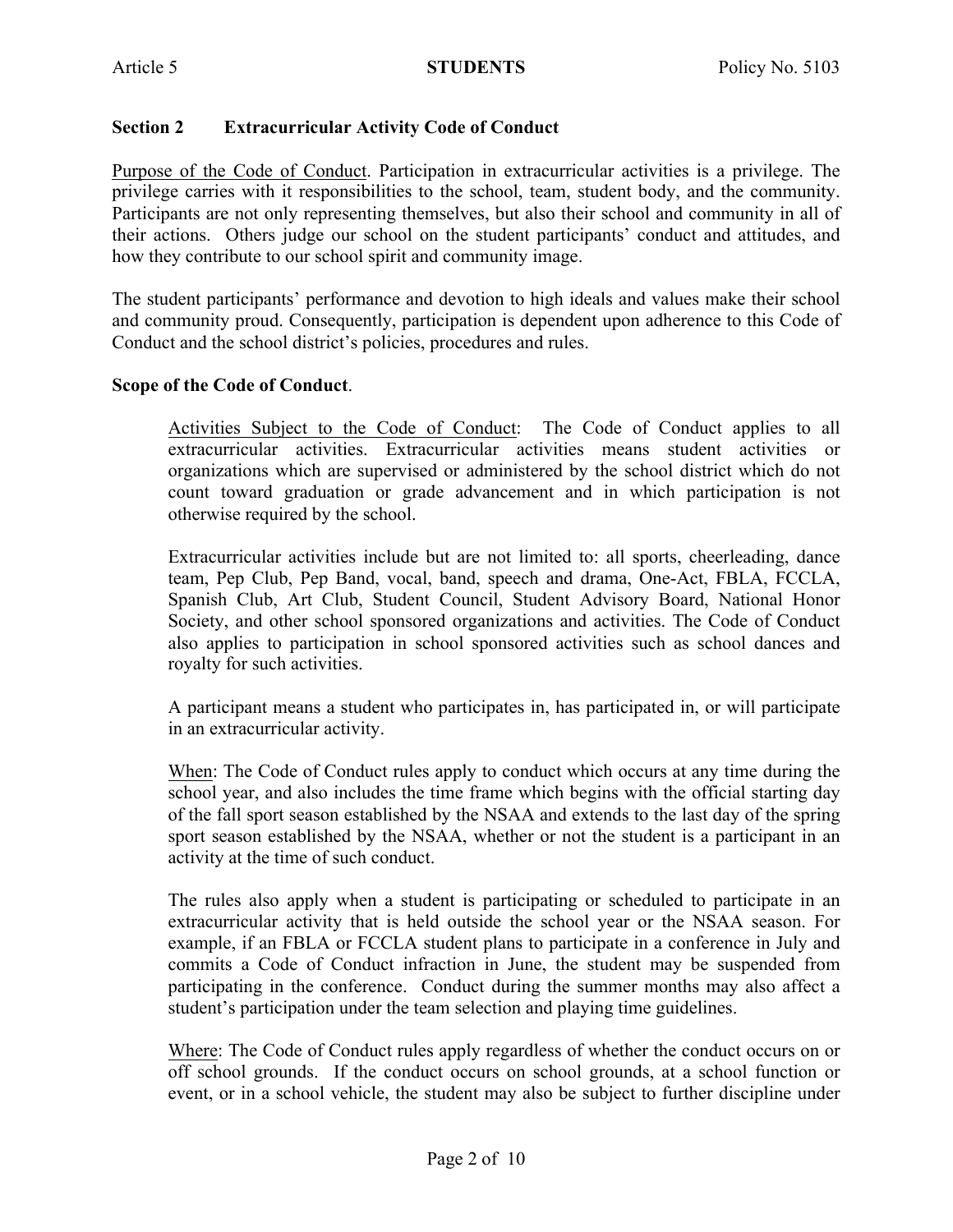the general student code of conduct. A student who is suspended or expelled from school shall not be permitted to participate in activities during the period of the suspension or expulsion, and may also receive an extended activity suspension.

**Grounds for Extracurricular Activity Discipline**. Students who participate in extracurricular activities are expected to demonstrate cooperation, patience, pride, character, self respect, selfdiscipline, teamwork, sportsmanship, and respect for authority. The following conduct rules have been determined by the Board of Education to be reasonably necessary to aid students, further school purposes, and prevent interference with the educational process. Such conduct constitutes grounds for suspension from participation in extracurricular activities and grounds for other restrictions or disciplinary measures related to extracurricular activity participation:

- 1. Willfully disobeying any reasonable written or oral request of a school staff member, or the voicing of disrespect to those in authority.
- 2. Use of violence, force, coercion, threat, intimidation, bullying, harassment or similar conduct in a manner that constitutes a substantial interference with school or extracurricular activity purposes or making any communication that a reasonable person would interpret as a serious expression of an intent to harm or cause injury to another.
- 3. Willfully causing or attempting to cause substantial damage to property, stealing or attempting to steal property, repeated damage or theft involving property or setting or attempting to set a fire of any magnitude.
- 4. Causing or attempting to cause personal injury to any person, including a school employee, school volunteer, or student. Personal injury caused by accident, selfdefense, or other action undertaken on the reasonable belief that it was necessary to protect another person shall not constitute a violation.
- 5. Threatening or intimidating any student for the purpose of, or with the intent of, obtaining money or anything of value from a student or making a threat which causes or may be expected to cause a disruption to school operations.
- 6. Knowingly possessing, handling, or transmitting any object or material that is ordinarily or generally considered a weapon (including personal safety or security devices, such as tasers, mace and pepper spray) or that has the appearance of a weapon, or bringing or possessing any explosive device, including fireworks, on school grounds or at a school function or event, or in an manner that is unlawful or contrary to school activity rules.
- 7. Engaging in selling, using, possessing or dispensing of alcohol, tobacco, narcotics, drugs, controlled substance, or an inhalant; being under the influence of any of the above; possession of drug paraphernalia, or the selling, using, possessing, or dispensing of an imitation controlled substance as defined in section 28-401 of the Nebraska statutes, or material represented to be alcohol, narcotics, drugs, a controlled substance or inhalant. Tobacco means any tobacco product (including but not limited to cigarettes, cigars, and chewing tobacco), vapor products (such as e-cigarettes), electronic nicotine delivery systems, alternative nicotine products, tobacco product look-alikes, and products intended to replicate tobacco products either by appearance or effect. Use of a controlled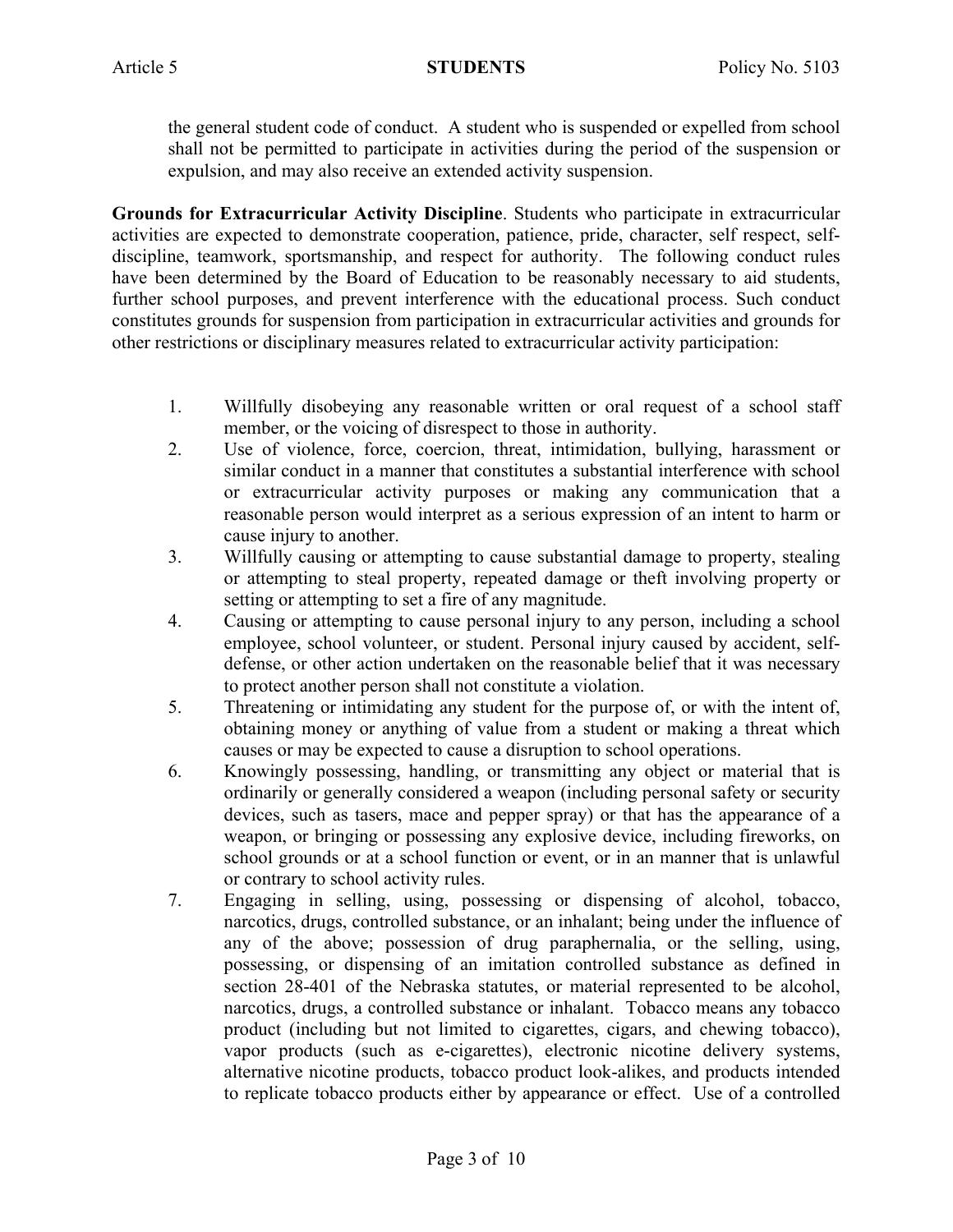substance in the manner prescribed for the student by the student's physician is not a violation. The term "under the influence" has a less strict meaning than it does under criminal law; for school purposes, the term means any level of impairment and includes even the odor of alcohol or illegal substances on the breath or person of a student; also, it includes being impaired by reason of the abuse of any material used as a stimulant.

- 8. Public indecency.
- 9. Sexual assault or attempting to sexually assault any person. Engaging in sexual conduct, even if consensual, on school grounds or at a school function or event.
- 10. Engaging in any activity forbidden by law which constitutes a danger to other students, interferes with school purposes or an extracurricular activity, or reflects a lack of high ideals.
- 11. Repeated violation of any of the school rules.
- 12. Truancy or failure to attend assigned classes or assigned activities; or tardiness to school, assigned classes or assigned activities.
- 13. The use of language, written or oral, or conduct, including gestures, which is profane or abusive to a school employee, school volunteer, or student. Profane or abusive language or conduct includes, but is not limited to, that which is commonly understood and intended to be derogatory toward a group or individual based upon race, gender, national origin, or religion.
- 14. Dressing or grooming in a manner which is dangerous to the student's health and safety or a danger to the health and safety of others or repeated violations of dress and grooming standards; dressing, grooming, or engaging in speech that is lewd or indecent, vulgar or plainly offensive; dressing, grooming, or engaging in speech that school officials reasonably conclude will materially and substantially disrupt the work and discipline of the school or of an extracurricular activity; dressing, grooming, or engaging in speech that a reasonable observer would interpret as advocating illegal drug use.
- 15. Willfully violating the behavioral expectations for those students riding [Name] Public Schools buses or vehicles used for activity purposes.
- 16. Failure to report for the activity at the beginning of the season. Reporting for one activity may count as reporting on time if there is a change in activity within the season approved by the coach or the supervisor.
- 17. Failure to participate in regularly scheduled classes on the day of an extracurricular activity or event.
- 18. Failure to attend scheduled practices and meetings. If circumstances arise to prevent the participant's attendance, the validity of the reason will be determined by the coach or sponsor. Every reasonable effort should be made to notify the coach or sponsor prior to any missed practice or meeting.
- 19. All other reasonable rules or regulations adopted by the coach or sponsor of an extracurricular activity shall be followed, provided that participants shall be advised by the coach or sponsor of such rules and regulations in writing.
- 20. Failure to comply with any rule established by the Nebraska School Activities Association, including, but not limited to, the rules relating to eligibility.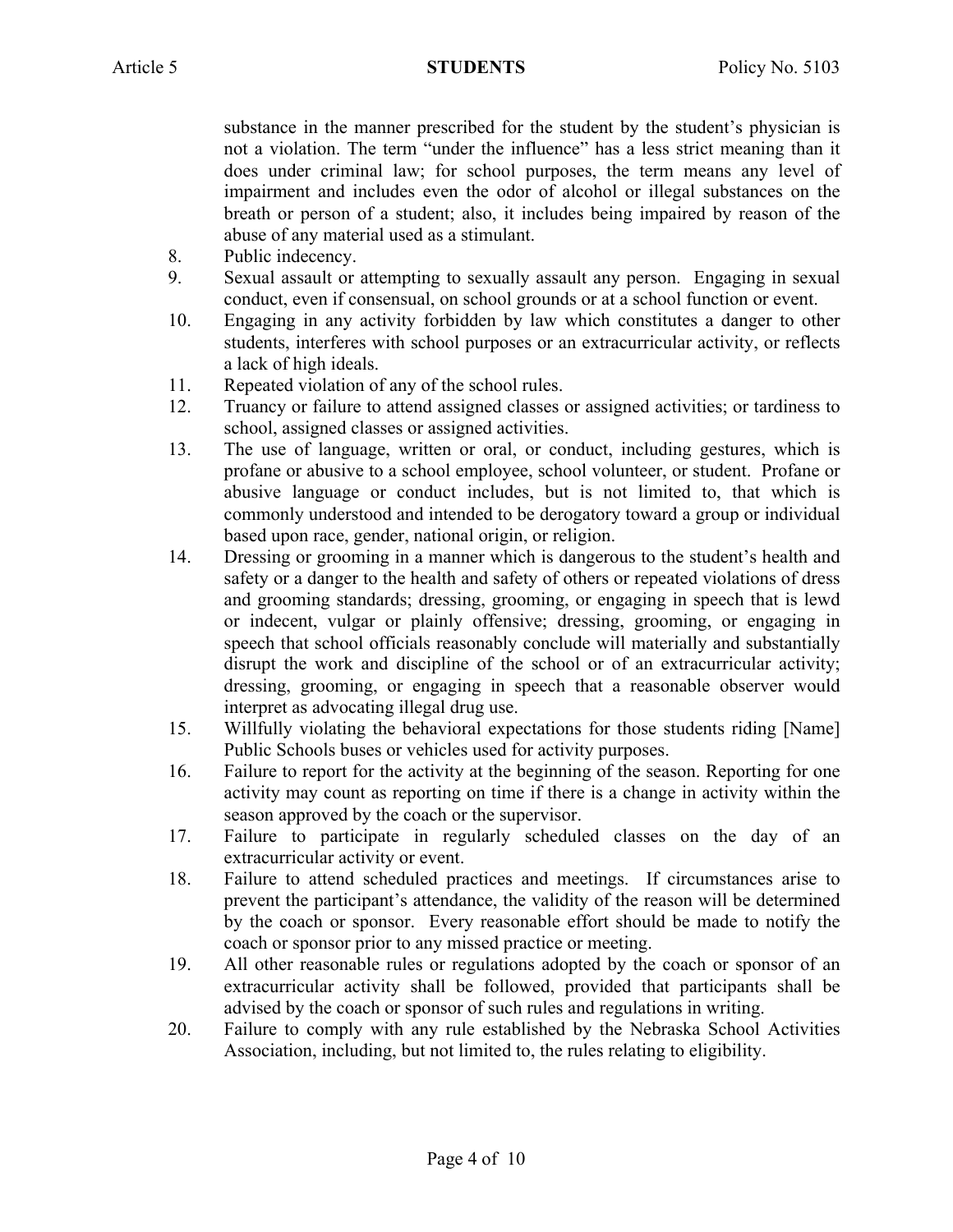All terms used in the Code of Conduct have a less strict meaning than under criminal law and are subject to reasonable interpretation by school officials.

#### **Drug and Alcohol Violations**.

#### Meaning of Terms.

Use or consume includes any level of consumption or use. Use of a controlled substance in the manner prescribed for the student by the student's physician is not a violation.

Under the influence means any level of impairment and includes even the odor of alcohol on the breath or person of a student, or the odor of an illicit drug on the student. Also, it includes being impaired by reason of the abuse of any material used as a stimulant.

Possession includes having control of the substance and also includes being in the same area where the substance is present and no responsible adult present and responsible for the substance. Possession includes situations where, for example:

- (1) Alcohol is in a vehicle in which the student is present. The student is considered to be in possession if the student is aware that the alcohol is in the vehicle, even though the student has not touched or consumed the alcohol; and
- (2) Alcohol is present at a party attended by the student. The student is considered to be in possession if the student is aware that alcohol is at the party and fails to immediately leave the party, even though the student has not touched or consumed the alcohol.

In these situations, a violation would not exist if the alcohol is in the control of a parent or guardian or other responsible adult (age 21 or older) such that students are not allowed to access the alcohol. A violation would also not exist if the student did not know or have a reasonable basis to know that alcohol would be present, and the student leaves the location where the alcohol is present as soon the student could safely do so. (Students are expected to leave immediately, but are not to do so in a manner that would endanger them. For example, you are not to leave in a car being driven by a person who has been drinking just to get away from the alcohol party immediately when there is no other way to get home. Instead, you should call for a safe ride home and, while waiting, clearly distance yourself from the alcohol).

### **Consequences.**

Students may be suspended from practices or participation in interscholastic competition or participation in co-curricular activities for violations of the Code of Conduct. The period of suspension or other discipline for such offenses shall be determined by the school administration.

The disciplinary consequence will be determined based on consideration of the seriousness of the offense, any prior violations, the student's compliance with the self-reporting obligations, the student's level of cooperation and willingness to resolve the matter, and the student's demonstration of a commitment to not commit future violations.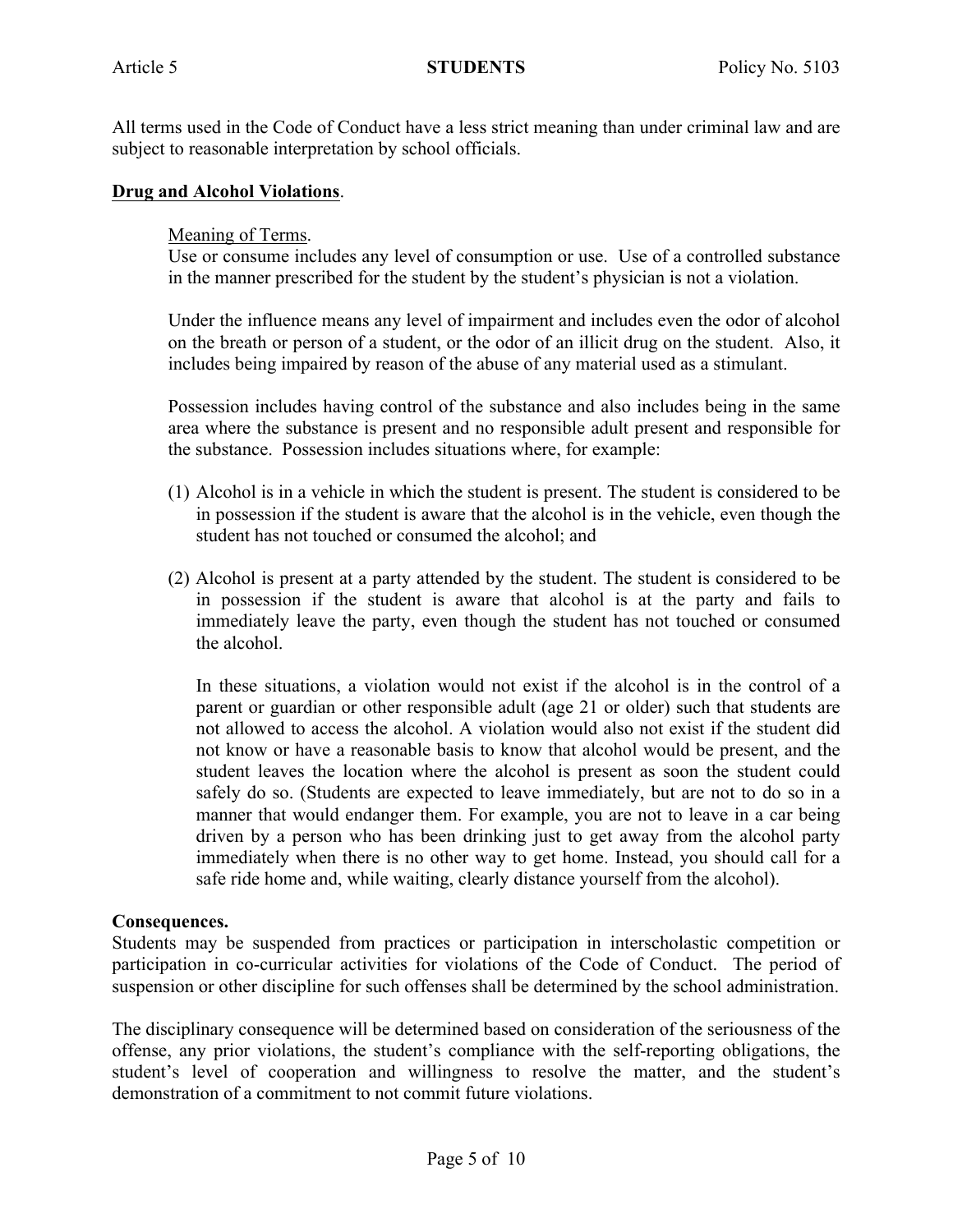Because of the significance of drug and alcohol violations on the student participants, other students and the school, the following consequences are established for such violations:

# **Drugs and Alcohol.**

An activity participant who violates the drug or alcohol rules (other than steroids) shall be prohibited from participating in any extracurricular activity for the following minimum periods:

- 1. First Violation: 45 days.
- 2. Second or Any Subsequent Offense: One calendar year.
- 3. Reduction for Self-Reporting: If the student has self-reported, the first violation shall be reduced to 21 days for the first violation. A commensurate reduction (approximately one-half, as determined by the administration) for a second or subsequent violation shall be given for self-reporting.
- 4. Reduction for Participation in Chemical Dependency Program: If the student and parents agree to participate in a school-approved program for chemical dependency, the consequence will be reduced to only the next activity in which the student was to participate (including at least one contest) in the case of a first violation, and to a commensurate reduction (approximately 80%, as determined by the administration, for a second or subsequent violation).

The program must be administered by a certified alcohol and drug abuse counselor and be approved by the school authorities. The student will need to successfully complete the approved chemical dependency program. Proof of successful completion of program must be submitted in writing to the Activities Director. Failure to participate and successfully complete the approved chemical dependency program may cause the participating student to be suspended from extracurricular activities for one calendar year. All costs associated with the program are to be borne by the student/parent or guardian.

5. More Serious Violations: In the event of more serious drug or alcohol violations, such as students engaging in use of especially serious drug offenses (cocaine, meth, etc.) or procuring alcohol for minors, the consequence of the violation is not limited by the foregoing, and may be established in the good discretion of the administration.

**Steroid Offenses**. A student who possesses, dispenses, delivers, or administers anabolic steroids shall be prohibited from participating in any extracurricular activity for the following minimum periods:

- 1. First Violation: 30 consecutive days.
- 2. Second or Any Subsequent Offense: One calendar year.

**When Suspensions Begin**. All suspensions begin with the next scheduled activity in which the student is a participant, after the determination by school officials of the sanction to be imposed; provided that the school officials shall have the discretion to establish a time period for the suspension that makes the suspension have a real consequence for the student. During a suspension, participants may be required or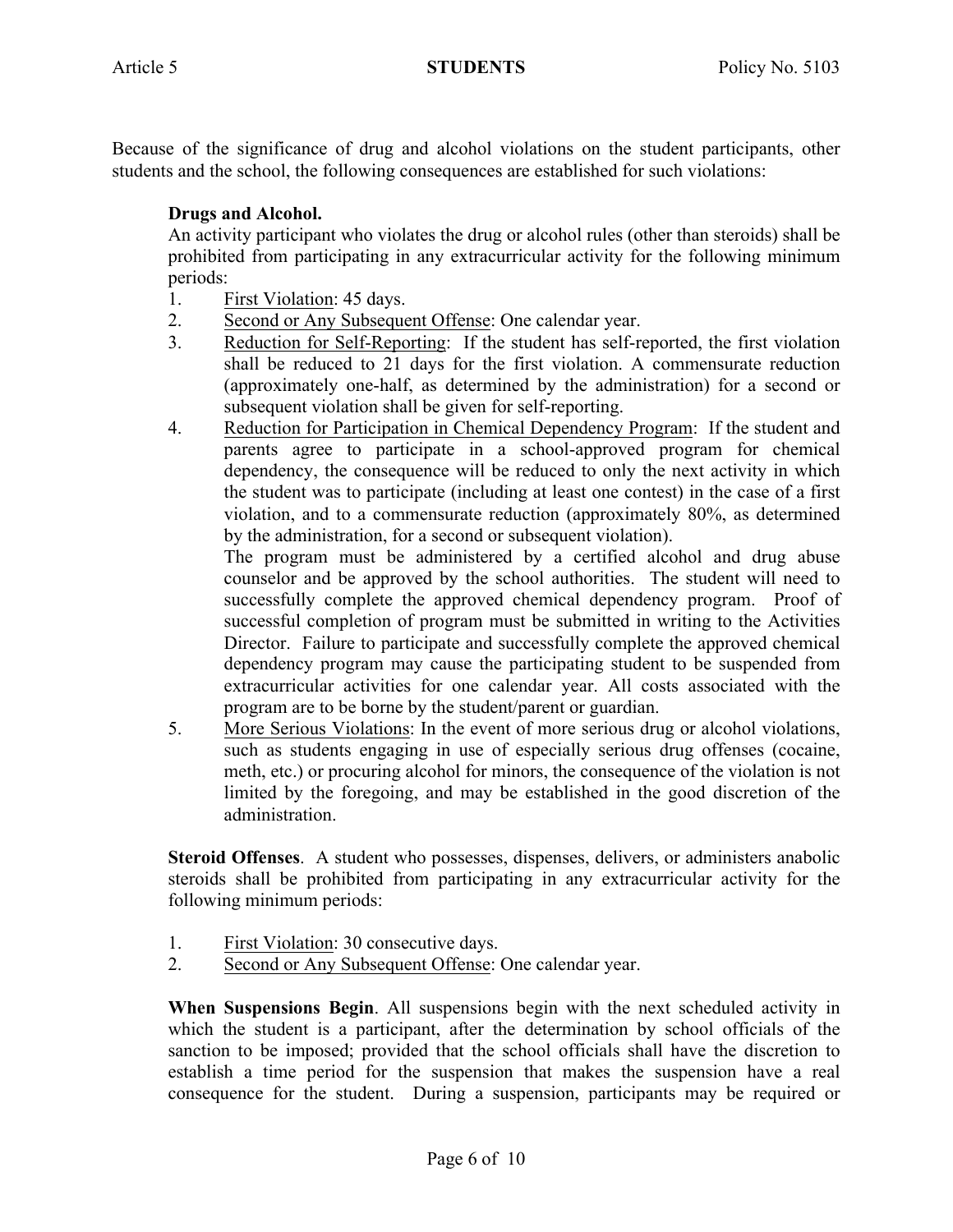permitted to practice at the sole discretion of the coach or activity sponsor. Suspensions in the Spring will be carried over to the Fall when the suspension has not been fully served or when determined appropriate for the suspension to have a real consequence for the student.

**Letters and Post-Season Honors**. A student who commits a Code of Conduct violation is:

- 1. Eligible to letter, provided the student meets the criteria of the coach or sponsor.
- 2. Not eligible to receive honors during the sport or activity in which they are participating at the time of the offense and/or in sports or activities in which they have been suspended due to a code violation. The coach/sponsor, with the Athletic Director's approval, may make an exception where the student has selfreported or otherwise demonstrated excellence in character allowing for such honors.

**Self-Reporting**. A student who violates the Code of Conduct must self-report. The self-report must be made to: the principal, athletic director, or the head coach or sponsor of an activity in which the student participates. The student's parent or guardian may initiate the self-reporting process, but the student will be later required to give a written statement of the self-report. The self-report must be made the earlier of: (1) before the end of the next school day after the conduct occurred and (2) before participation in an extracurricular or co-curricular activity.

In making a self-report, the student must identify the events that took place, what conduct the student engaged in, and any witnesses to the student's conduct, and will be required to put this information in a written statement. In the event the student has received a criminal citation, charge, or ticket, and proclaims innocence of a violation, the student will be required to selfreport such offense and provide information as to why they should be found innocent, not as it relates to the criminal offense, but as it relates to the Code of Conduct.

All students are expected to be honest and forthright with school officials. In the event the coach or activity sponsor or any school administrator asks a student participant for information pertaining to compliance (or lack of compliance) by the student or other student participants with the Code of Conduct or eligibility conditions for participation in activities, the student is expected to fully, completely, and honestly provide the information. Students may be disciplined for a failure to be honest and forthright.

**Determining a Violation Has Occurred**. A violation of the Code of Conduct will be determined to have occurred based on any of the following criteria:

- 1. When a student is cited by law enforcement and school officials have a reasonable basis for determining that grounds for the issuance of the citation exist.
- 2. When a student is convicted of a criminal offense. Conviction includes, without limitation, a plea of no contest and an adjudication of delinquency by the juvenile court.
- 3. When a student admits to violating one of the standards of the Code of Conduct.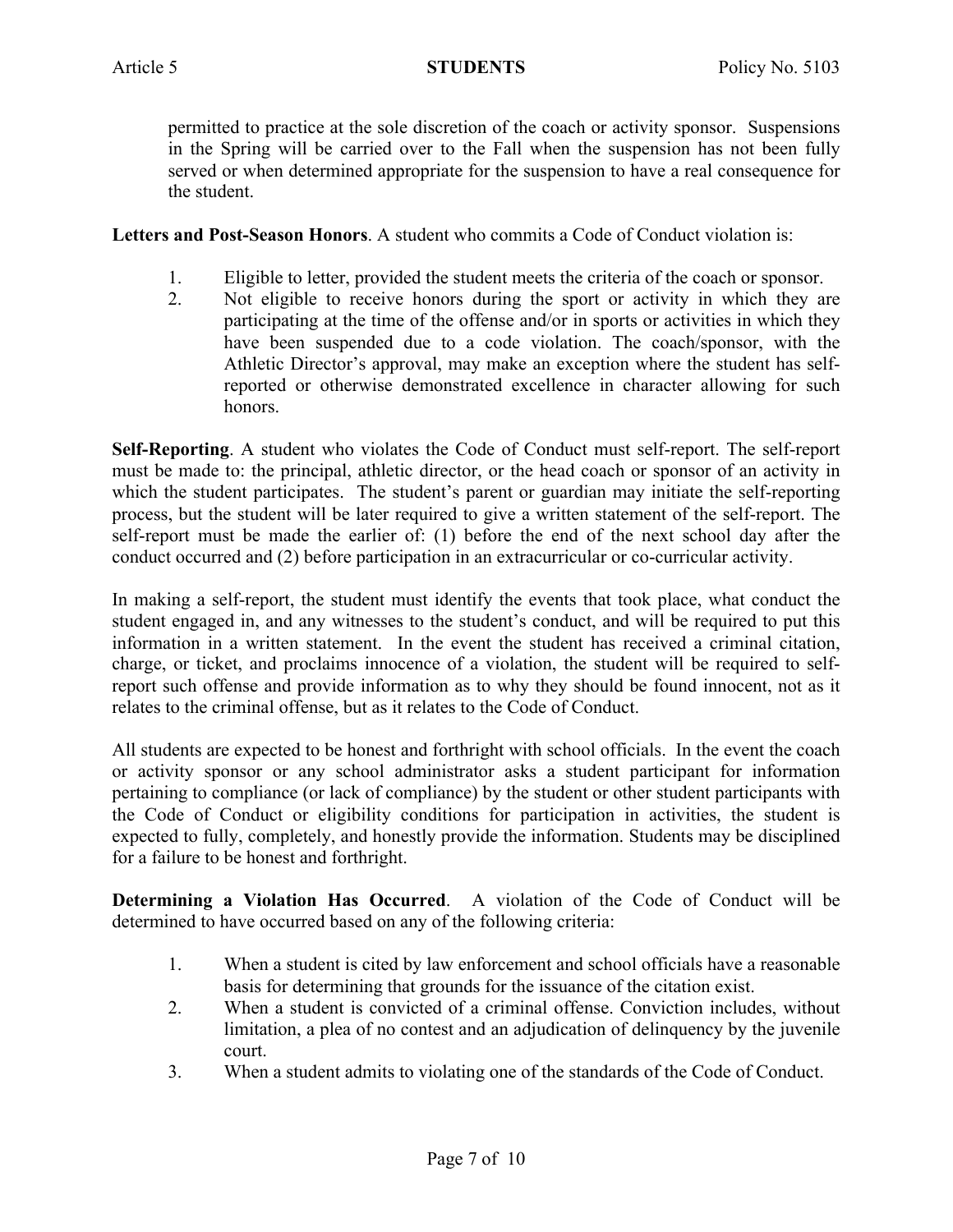- 4. When a student is accused by another person of violating one of the standards of the Code of Conduct and school officials determine that such information is reliable.
- 5. When school officials otherwise find sufficient evidence to support a determination that a violation has occurred.

**Procedures for Extracurricular Discipline**. The following procedures are established for suspensions from participation in extracurricular activities:

- 1. Investigation. The school official(s) considering the suspension will conduct a reasonable investigation of the facts and circumstances and determine whether the suspension will help the student or other students, further school purposes, or prevent an interference with a school purpose.
- 2. Meeting. Prior to commencement of the suspension, the school official considering the suspension or their designee will provide the student an opportunity to give the student's side of the story. The meeting for this purpose may be held in person or via a telephone conference.
	- a. The student will be given oral or written notice of what the student is accused of having done, an explanation of the evidence the school has, and the opportunity to explain the student's version. Detail is not required where the activity participant has made a self-report or otherwise admits the conduct. Names of informants may be kept confidential where determined to be appropriate.
	- b. The suspension may be imposed prior to the meeting if the meeting can not reasonably be held before the suspension is to begin. In that case the meeting will occur as soon as reasonably practicable. The student is responsible for cooperating in the scheduling of the meeting.
- 3. Notice Letter. Within two school days (two business days if school is not in session), or such additional time as is reasonably necessary following the suspension, the Athletic Director or the Athletic Director's designee will send a written statement to the student and the student's parents or guardian. The statement will describe the student's conduct violation and the discipline imposed. The student and parents or guardian will be informed of the opportunity to request a hearing.
- 4. Informal Hearing Before Superintendent. The student or student's parent/guardian may request an informal hearing before the Superintendent. The Superintendent may designate the Athletic Director or another administrator not responsible for the suspension decision as the Superintendent's designee to conduct the hearing and make a decision.
	- a. A form to request such a hearing must be signed by the parent or guardian. A form will be provided with the notice letter or otherwise be made available by request from the Principal's office.
	- b. The request for a hearing must be received by the Superintendent's office within five days of receipt of the notice letter.
	- c. If a hearing is requested: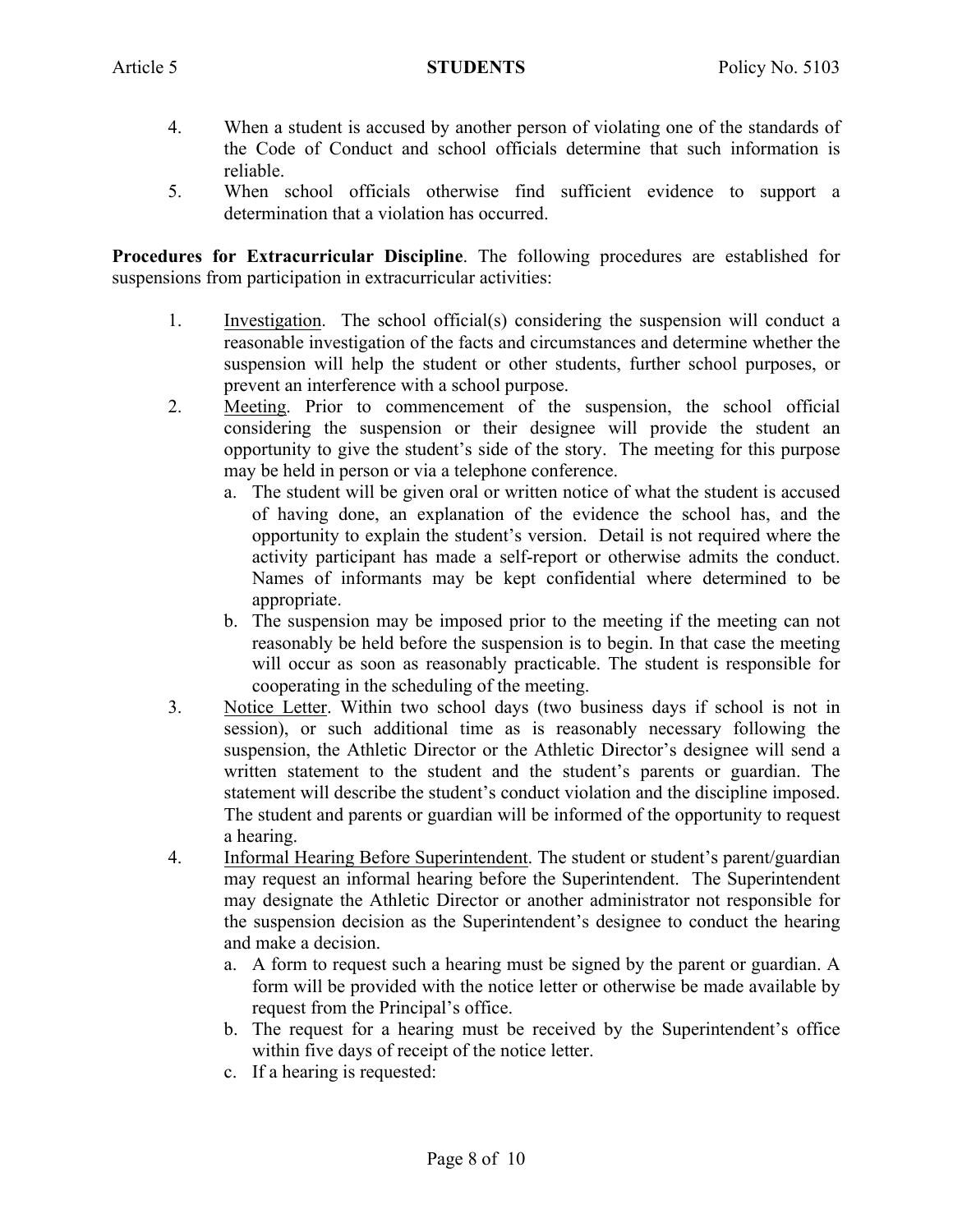- i. The hearing will be held within ten calendar days of receipt of the request; subject to extension for good cause as determined by the Superintendent or the Superintendent's designee.
- ii. The Superintendent or the Superintendent's designee will notify the participants of the time and place of the hearing a reasonable time in advance to allow preparation for the hearing.
- iii. Upon conclusion of the hearing, a written decision will be rendered within five school days (ten calendar days if school is not in session). The written decision will be mailed or otherwise delivered to the participant, parents or guardian.
- iv. A record of the hearing (copies of documents provided at the hearing and a tape recording or other recordation of the informal hearing) will be kept by the school if requested sufficiently in advance of the hearing by the parent/guardian.
- 5. No Stay of Penalty. There will be no stay of the penalty imposed pending completion of the due process procedures
- 6. Opportunity for Informal Resolution. These due process procedures do not prevent the student or parent/guardian from discussing and settling the matter with the appropriate school officials at any stage.

## **Section 3 Attendance**

Student participants are expected to meet the following attendance expectations:

- 1. Attend school regularly. Students who have "excessive absences" as determined under the school's attendance policy are ineligible to participate in extracurricular activity contests or performances. Students who have four or more unexcused absences in the semester of participation will be ineligible to participate in extracurricular activity contests or performances.
- 2. Be on time for all scheduled practices, contests and departure for contests. In the event a participant is unable to attend a practice or contests the participant should contact the coach or sponsor in advance.
- 3. On the day of a contest, performance or other activity, be in attendance for the full day. A student who is not in attendance the full day is ineligible for the contest, performance, or activity.

Exceptions may be made for extenuating circumstances, such as doctor/dentist appointments or family emergencies. The exception must be approved by the Principal or Athletic Director.

Every attempt should be made to be in attendance the day of a contest. Sleeping in to rest up for the game will not be considered an extenuating circumstance, nor will going home ill and then returning to play in the contest later that day.